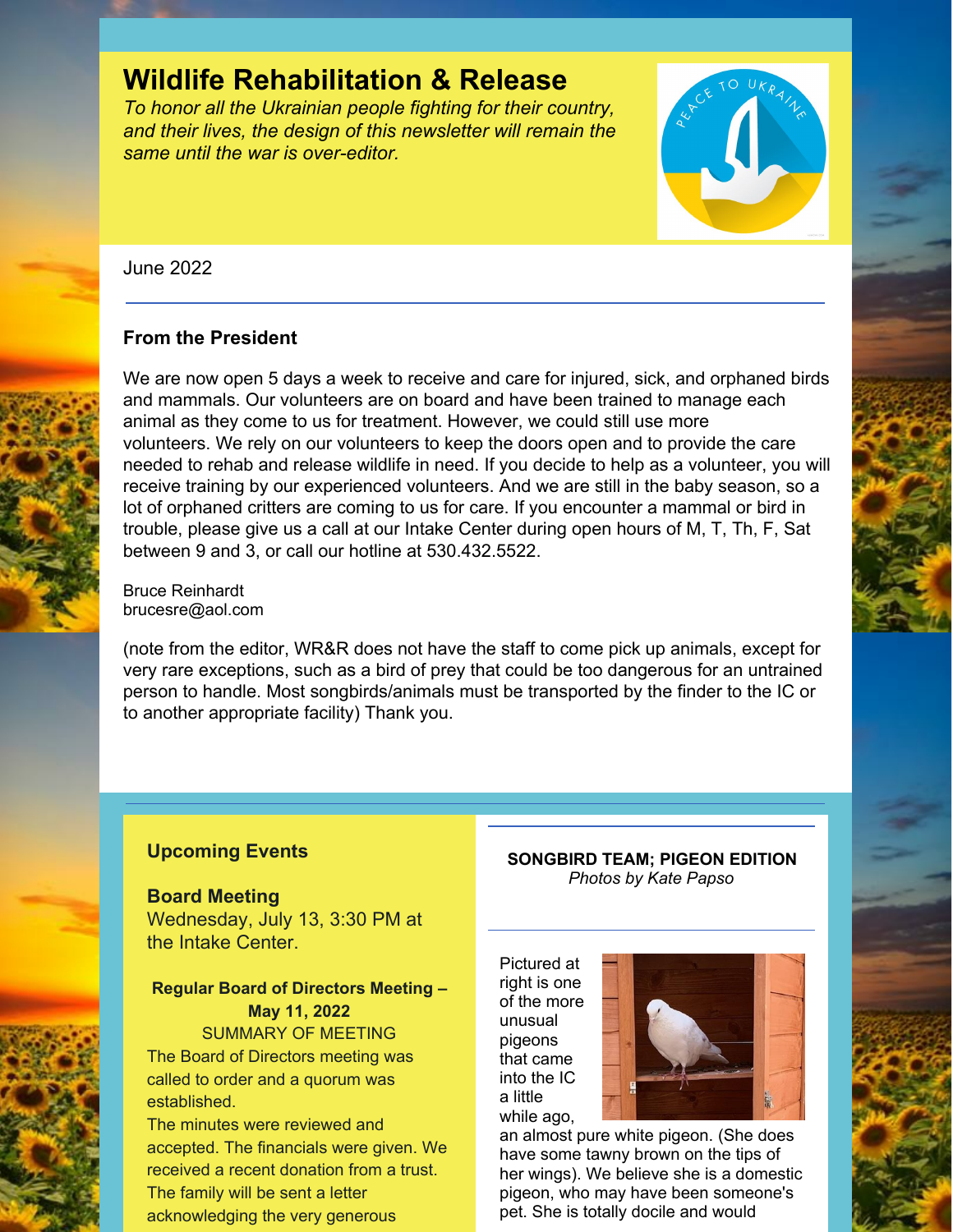



Reports from all Teams and Committees were given. Generally we are getting busier as the season goes forward. The Small Mammal Team has 22 animals in care with seven rehabbers caring for them.

The Raptor Team is slowly getting raptors in, mostly Great Horned Owl juveniles. We are losing one of our lead persons, John Giaconia. Thank you John for all the years you have volunteered. We will miss you. The Songbird Team is starting to get many calls and birds brought in to the Intake Center. We are very much in need of volunteers. Right now we are sending most of the songbirds down to Gold Country Wildlife Rescue to finish up their rehab until they are released.

The Education Team reported more calls are coming in now for presentations. Bev Myers was officially voted in by the board as Secretary.

Dr. Sam Johnson, a Director-at-Large on the Board is working with our webmaster to get our website up to date. Keep watching. You will see some good changes coming.

It was moved, seconded and passed that any incidentals purchased over \$200 needs to be approved by the Treasurer or President before the purchase is made.

The Board was adjourned at 6:30 PM. Submitted by: Beverly A Myers, Secretary.

#### **2021 WR&R Board Members, Officers and Committee Chairs**

**Bruce [Reinhardt](mailto:brucesre@aol.com)** - President **[Jennifer](mailto:JLShadd@comcast.net) Shad[d](mailto:tomatowazoo@yahoo.com)** - Vice-President **Bev Myers**[-](mailto:mlypeterson@comcast.net) Secretary **Julie [Griffith-Flatter](mailto:jlgriff@att.net)** - Treasurer **Dr. Sam Johnson** - Director At Large **[Bernell](mailto:bsscott1@comcast.net) Scott** - Director At Large **Karen [Koskey](mailto:kkosk6565@gmail.com)** - Director At Large

Committee Chairs: Karen [Koskey](mailto:kkosk6565@gmail.com) - Education Chair Karen [Koskey](mailto:kkosk6565@gmail.com) - Newsletter Editor

probably not survive on her own in the wild. So Kate Papso, our resident dove and pigeon lady, took her home to care for her, where she promptly made a new friend with a rock pigeon Kate has in care. (See picture below.) The rock pigeon (we believe this one is a male) started asking the white one to feed him, and now they are inseparable. The white pigeon watches over the smaller rock pigeon wherever he goes. Good work Kate



**Intake Center** *photo by Marci Ficarra*

We're getting a new shipment of WRR T-shirts! **Shoppers** Raven and **Mattie** browse our merchandise section with volunteer Kate Papso. Come on by



the IC during open hours to shop for Tshirts, earrings, and much more wildlife merchandise. Open Mon, Tues, Thurs, Fri, and Sat from 9 AM to 3 PM.

I would also like to thank all the volunteers who work so hard at the Intake Center, the home rehabbers, and the transportation team. We couldn't do it without you!

## **RAPTOR TEAM**

*by Bev Myers*

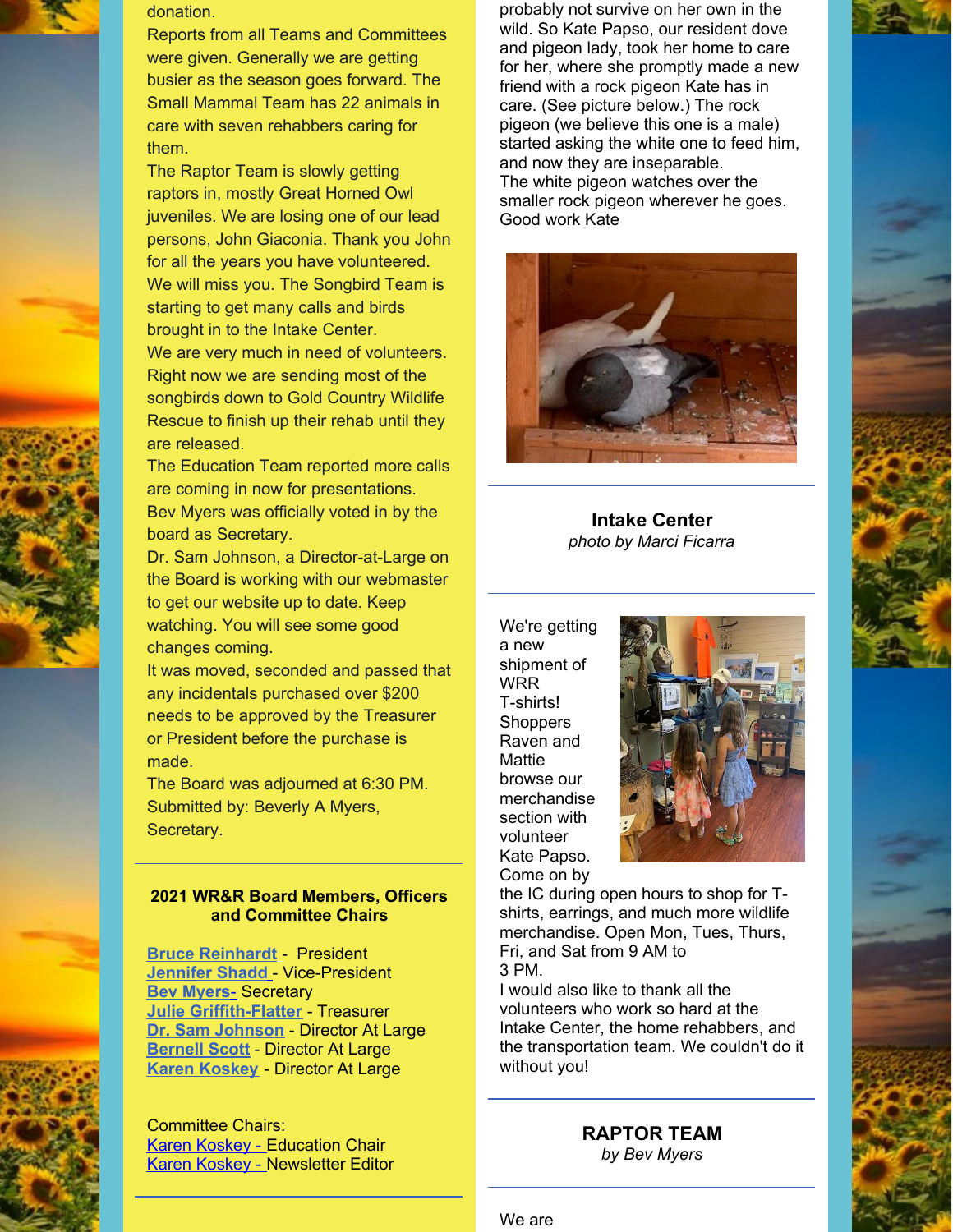



© Mark Parisi, Permission required for use.

### **WISH LIST**

With the Intake Center up and running for the season, there are a few supplies we can always use. If you wish to donate any of the following, please bring them to the IC at 809 Maltman Drive (across from Taco Bell) Mon, Tues, Thurs, Fri, or Sat from 9 am to 2:30 pm, or email Karen at kkosk6565@gmail.com. Thank you: Paper Towels **Kleenex** Copy machine paper Clean, empty berry baskets Gift Certificates from pet stores, feed stores, or hardware stores. And, as always, we can use \$\$\$. You can donate directly to us on our website: **[http://www.cawildlife911.org](http://www.cawildlife911.org/)** through PayPal or credit card. We are also looking for some land, with

power and water to the site, and maybe a building or two, for wildlife care. If you know of some land that might work for our purpose, please contact our president, Bruce Reinhardt, at brucesre@aol.com

## **DO NOT DISTURB!**

still plugging along! We have had several young **Great** 



Horned Owls. They were late hatching this year. We also recently had a young Red-tailed Hawk that seemed to have hatched early this year. So things are different, probably the crazy weather. Speaking about different things, we recently had a fledgling Northern Sawwhet Owl. We don't get too many of those type in rehab but we do get a few. Very seldom do we get a juvenile. They are very pretty as per the picture here. Three juveniles in Oregon. These little guys are only about 7-8 inches when full grown. Unfortunately their numbers are going down. They are nocturnal, as are most owls, and mainly eat rodents, such as mice, shrews, voles and moles. Their name comes from their call which sounds like sharpening a saw on a whetstone. We still need more volunteers, both at the Intake Center and the Raptor Clinic. **The most important thing the Raptor Team needs now is a few cage builders**. If you can help, please get in touch with me. Bev Myers Raptor Team Leader bevmyers4wrr@outlook.co

**SMALL MAMMAL TEAM**

*by Paula Elliott Photo by Becca Hanke*

The small mammal team is in a lull between squirrel litters. Many grey squirrels have been released this season to go off and lead



their wild lives. There are four grey squirrels in care right now. We also have two fairly rare flying squirrels in care. They are harder to raise than grey squirrels and are doing well with an experienced